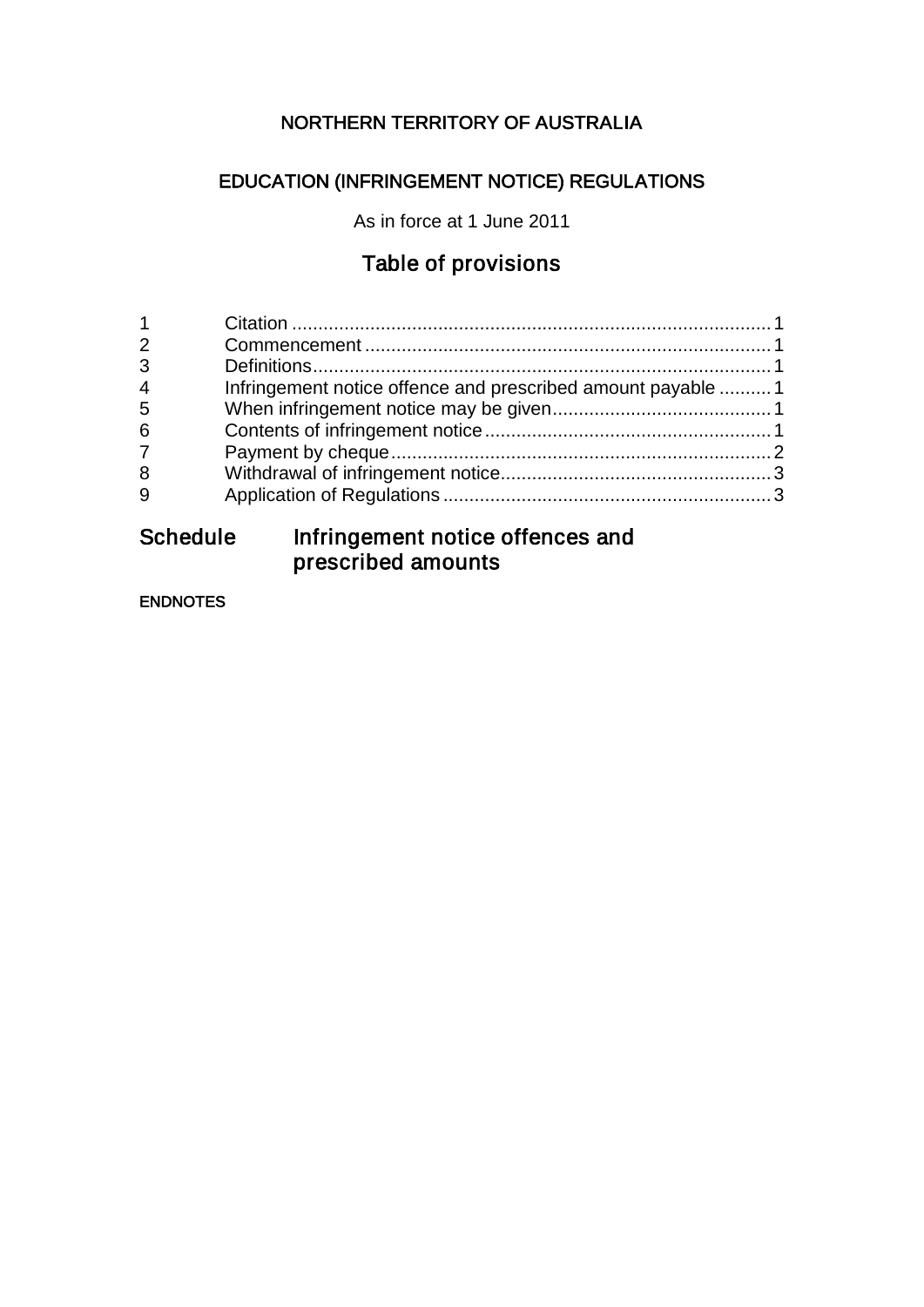# NORTHERN TERRITORY OF AUSTRALIA

\_\_\_\_\_\_\_\_\_\_\_\_\_\_\_\_\_\_\_\_

This reprint shows the Regulations as in force at 1 June 2011. Any amendments that commence after that date are not included.

## EDUCATION (INFRINGEMENT NOTICE) REGULATIONS

\_\_\_\_\_\_\_\_\_\_\_\_\_\_\_\_\_\_\_\_

### Regulations under the Education Act

#### 1 Citation

These Regulations may be cited as the *Education (Infringement* Notice) Regulations.

#### 2 Commencement

These Regulations commence on 1 January 2011.

#### 3 Definitions

In these Regulations:

infringement notice, see requiation 5.

infringement notice offence, see regulation 4(1).

prescribed amount, see regulation 4(2).

#### 4 Infringement notice offence and prescribed amount payable

- (1) An *infringement notice offence* is an offence against a provision specified in the Schedule.
- (2) The *prescribed amount* payable for an infringement notice offence is the amount specified opposite the offence in the Schedule.

#### 5 When infringement notice may be given

If an authorised person reasonably believes a person has committed an infringement notice offence, the authorised person may give a notice (an *infringement notice*) to the person.

#### 6 Contents of infringement notice

- (1) The infringement notice must specify the following:
	- (a) the name and address of the person, if known;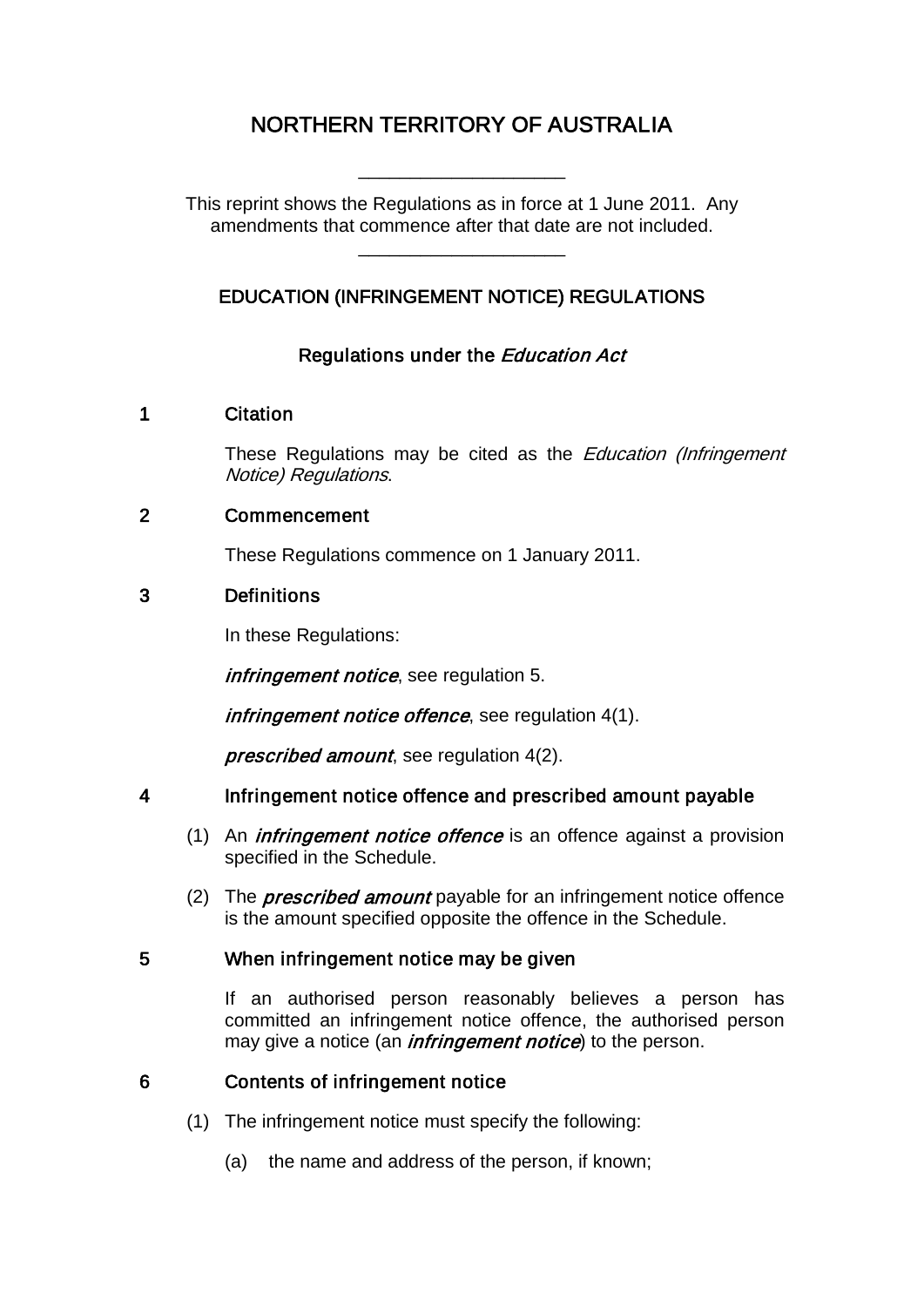- (b) the date the infringement notice is given to the person;
- (c) the date, time and place of the infringement notice offence;
- (d) a description of the offence;
- (e) the prescribed amount payable for the offence;
- (f) the enforcement agency, as defined in the Fines and Penalties (Recovery) Act, to whom the prescribed amount is payable.
- (2) The infringement notice must include a statement to the effect of the following:
	- (a) the person may expiate the infringement offence and avoid any further action in relation to the offence by paying the prescribed amount to the specified enforcement agency within 28 days after the notice is given;
	- (b) the person may elect under section 21 of the *Fines and* Penalties (Recovery) Act to have the matter dealt with by a court instead of under that Act by completing a statement of election and giving it to the specified enforcement agency;
	- (c) if the person does nothing in response to the notice, enforcement action may be taken under the Fines and Penalties (Recovery) Act, including (but not limited to) action for the following:
		- (i) suspending the person's licence to drive;
		- (ii) seizing personal property of the person;
		- (iii) deducting an amount from the person's wages or salary;
		- (iv) registering a statutory charge on land owned by the person;
		- (v) making a community work order for the person and imprisonment of the person if the person breaches the order.
- (3) Also, the infringement notice must include an appropriate form for making the statement of election mentioned in subregulation (2)(b).

#### 7 Payment by cheque

If the person tenders a cheque in payment of the prescribed amount, the amount is not taken to have been paid unless the cheque is cleared on first presentation.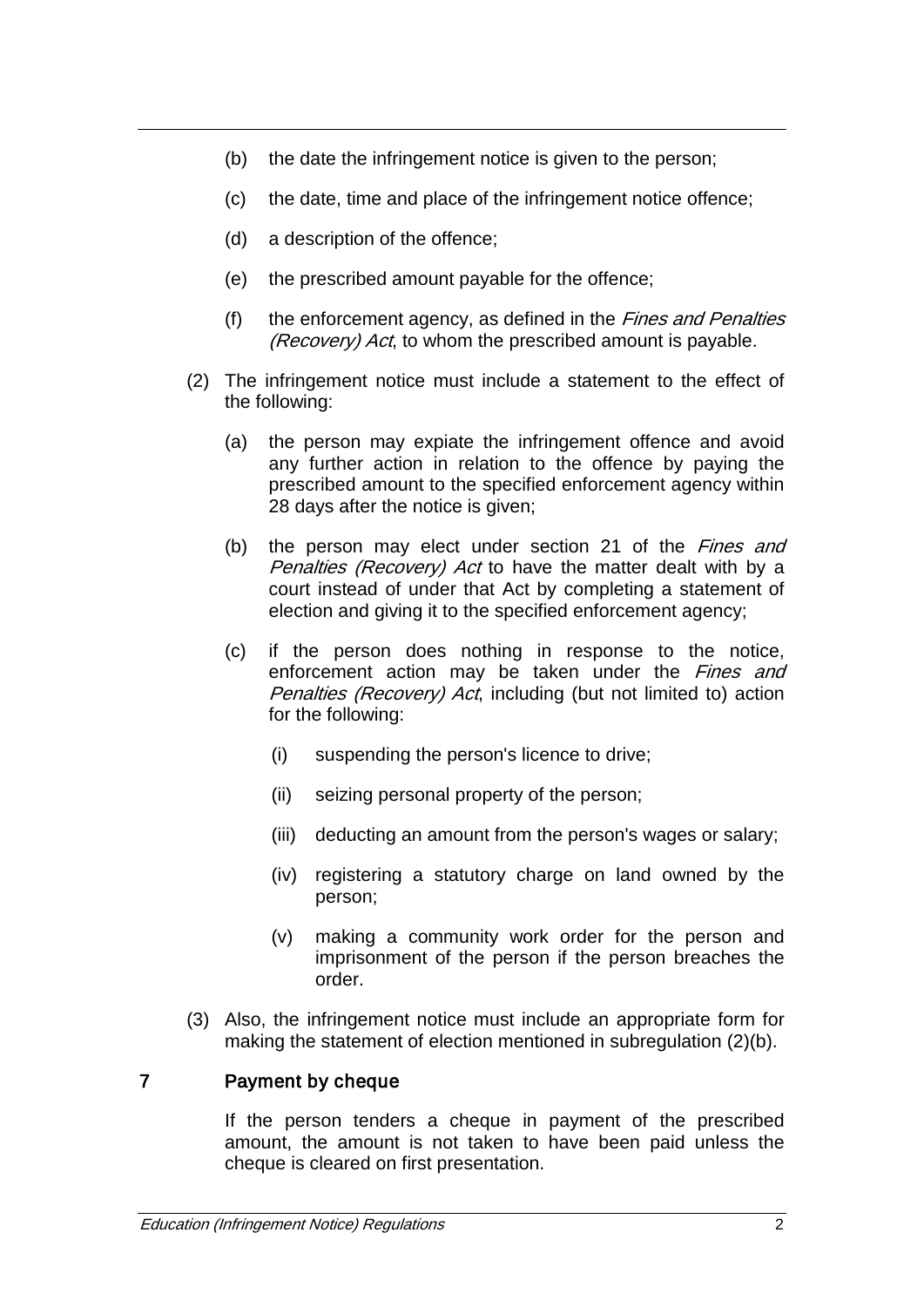#### 8 Withdrawal of infringement notice

- (1) The CEO may withdraw the infringement notice by written notice given to the person.
- (2) The notice must be given:
	- (a) within 28 days after the infringement notice is given to the person; and
	- (b) before payment of the prescribed amount.

#### 9 Application of Regulations

- (1) These Regulations do not prejudice or affect the start or continuation of proceedings for an infringement notice offence for which an infringement notice has been given unless the offence is expiated.
- (2) Also, these Regulations do not:
	- (a) require an infringement notice to be given; or
	- (b) affect the liability of a person to be prosecuted in a court for an offence for which an infringement notice has not been given; or
	- (c) prevent more than one infringement notice for the same offence being given to a person.
- (3) If more than one infringement notice for the same offence has been given to a person, the person may expiate the offence by paying the prescribed amount in accordance with any of the notices.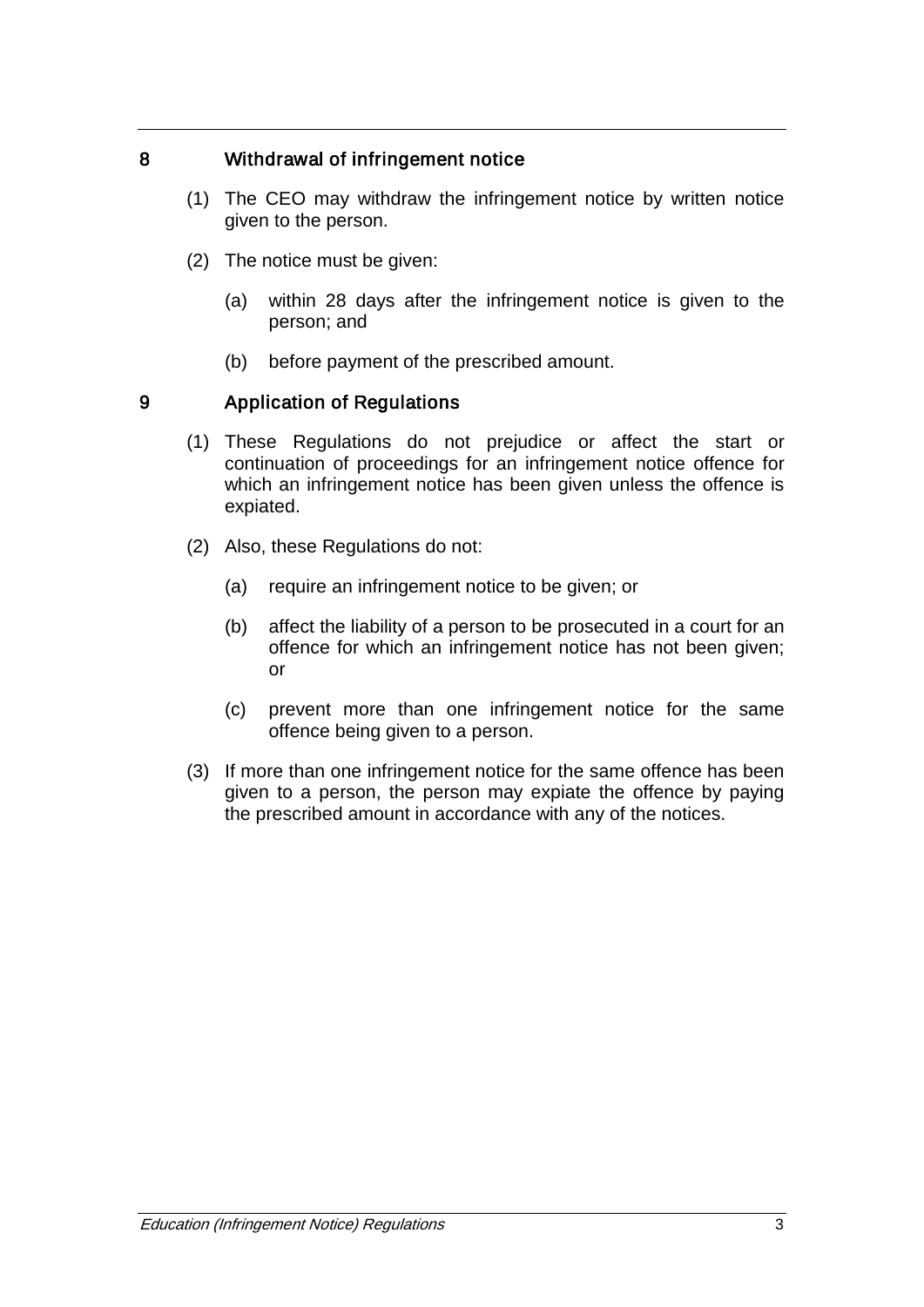## Schedule Infringement notice offences and prescribed amounts

regulation 4

| <b>Provision of Act</b> | <b>Prescribed amount</b><br>(penalty units) |
|-------------------------|---------------------------------------------|
| section 20A(1)          | $\overline{2}$                              |
| section 20A(2)          | 0.2                                         |
| section 20C(2)          | $\overline{2}$                              |
| section 20C(6)          | 0.2                                         |
| section 20D(2)          | $\overline{2}$                              |
| section 20D(6)          | 0.2                                         |
| section 21B(2)          | $\overline{2}$                              |
| section 21B(6)          | 0.2                                         |
| section 22(2)           | $\overline{2}$                              |
| section 22(6)           | 0.2                                         |
| section 22A(4)          | $\overline{2}$                              |
| section 22A(8)          | 0.2                                         |
| section 23(5)           | $\overline{2}$                              |
| section 23(6)           | 0.2                                         |
| section 23A(7)          | $\overline{2}$                              |
| section 23A(8)          | 0.2                                         |
| section 23B(11)         | $\overline{2}$                              |
| section 23B(12)         | 0.2                                         |
| section 23C(3)          | 0.2                                         |
| section 23D(2)          | $\overline{2}$                              |
| section 23D(3)          | 0.2                                         |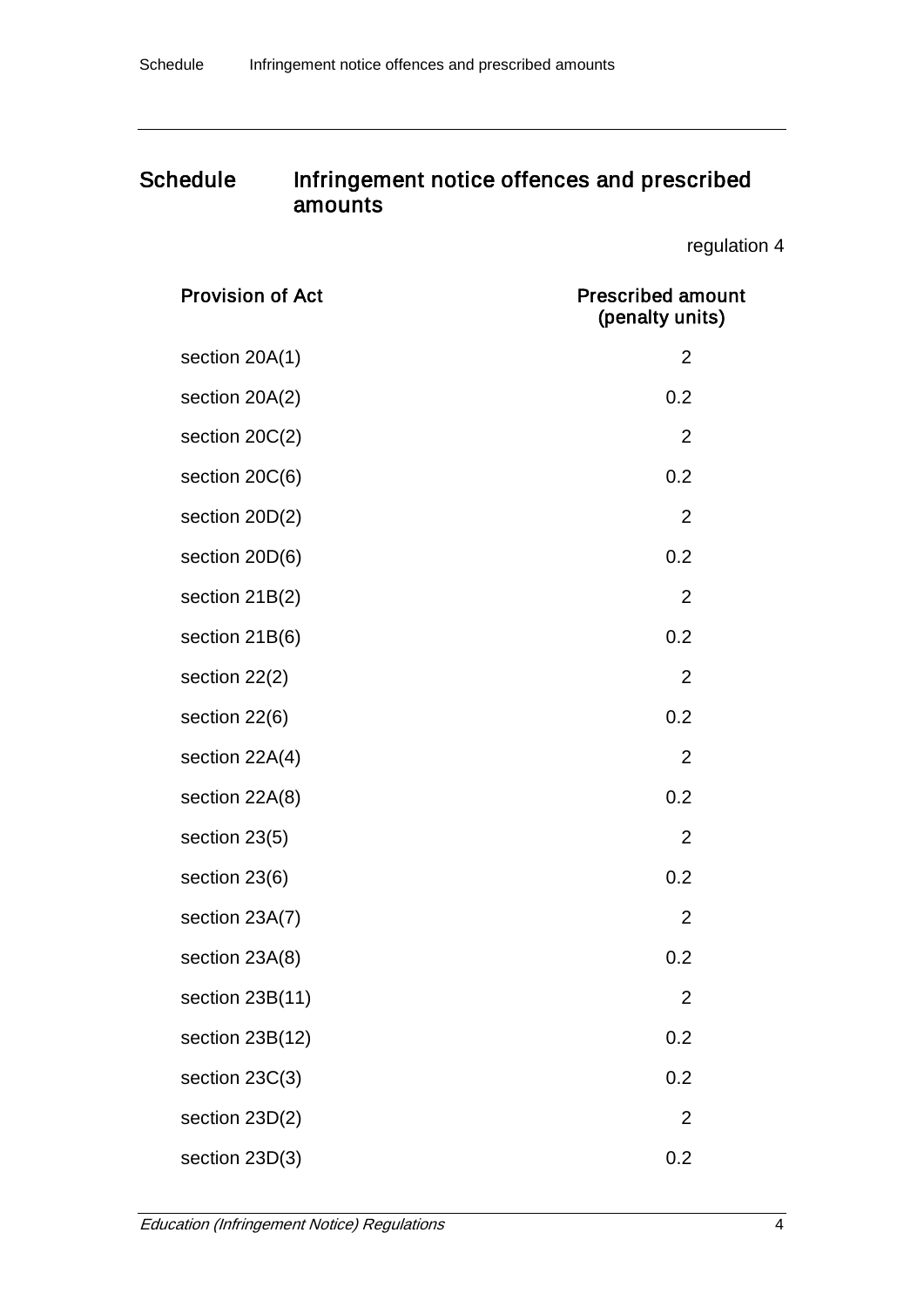| section $23E(2)$ |                |  |
|------------------|----------------|--|
| section $23E(3)$ | 0 <sup>2</sup> |  |
| section $25A(5)$ |                |  |